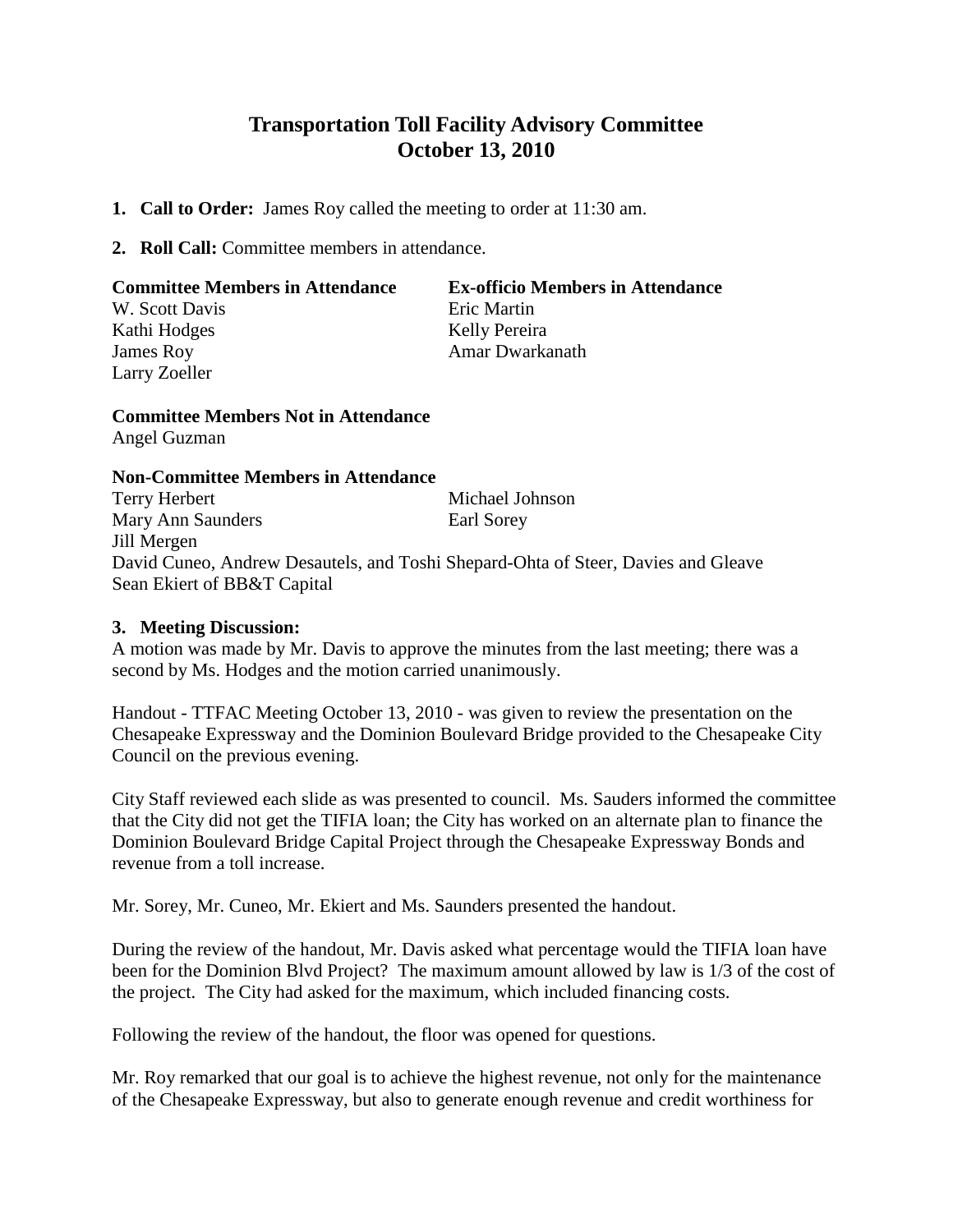the Dominion Boulevard project to join together with the Expressway. He also remarked that we also want to avoid any unintended consequences.

Mr. Roy explained that the committee is charged with checking into the study to arrive at a recommendation to Council. With that in mind, the committee is encouraged to ask a lot of questions.

Mr. Roy asked who ordered the study. Council authorized the funding for the Traffic and Revenue Study. The contract with the consultant that performed the study is with BB&T, in consultation with the City.

Mr. Roy asked when the committee will be getting a copy of the study. Committee will be provided with the study by late fall.

Ms. Hodges asked how the figures were devised in the toll rate structure, expressed her concern for the high cost of the peak weekend; thinks people will have a problem with paying \$5.00. Mr. Cuneo answered the higher price is matched to the higher demand for the use of the facility on the peak weekends. As part of the traffic and revenue study, out-of-region travelers were surveyed about their state of preference and willingness to pay higher tolls. The higher rate during peak weekends is based off of the behavior model result of the survey.

Mr. Zoeller asked for the percentage of users that are on the Discount Programs. The answer depends on the time of year, 75-80% of users are in the discount program during the off-peak season (Sept – May), and approximately 18% of the people in the Chesapeake Expressway Discount Program live in Chesapeake.

Mr. Zoeller asked how easy it would be for people to get the discount program or for people to find out that there is a discount available. The Expressway currently advertises on the website and on VDOT's website, and also offers the program when people appear in person to obtain an E-ZPss.

Mr. Zoeller asked how the rates were determined. Toll rates were determined by evaluating the total corridor traffic against choice models of the travelers. The traveler's willingness to pay (time value to money) was measured during the peak and off peak travel periods. The rates were set in order to be able to adequately meet the maintenance needs of the Expressway for Renewal and Replacement.

Mr. Zoeller remarked that it appeared Council was shocked at the rates that were introduced in the recommendation. Mr. Zoeller would like to ensure that when it comes time to attend the public hearing that he has facts to be able to back up his recommendation. Mr. Roy answered the public hearing is for the purpose of listening to citizen comments and general explanations of the purposed rate increase on the Expressway. The committee would not be preparing a recommendation to Council until after viewing the traffic and revenue study and holding the public hearing.

Mr. Martin remarked that Council's expressed a concern that higher tolls would create more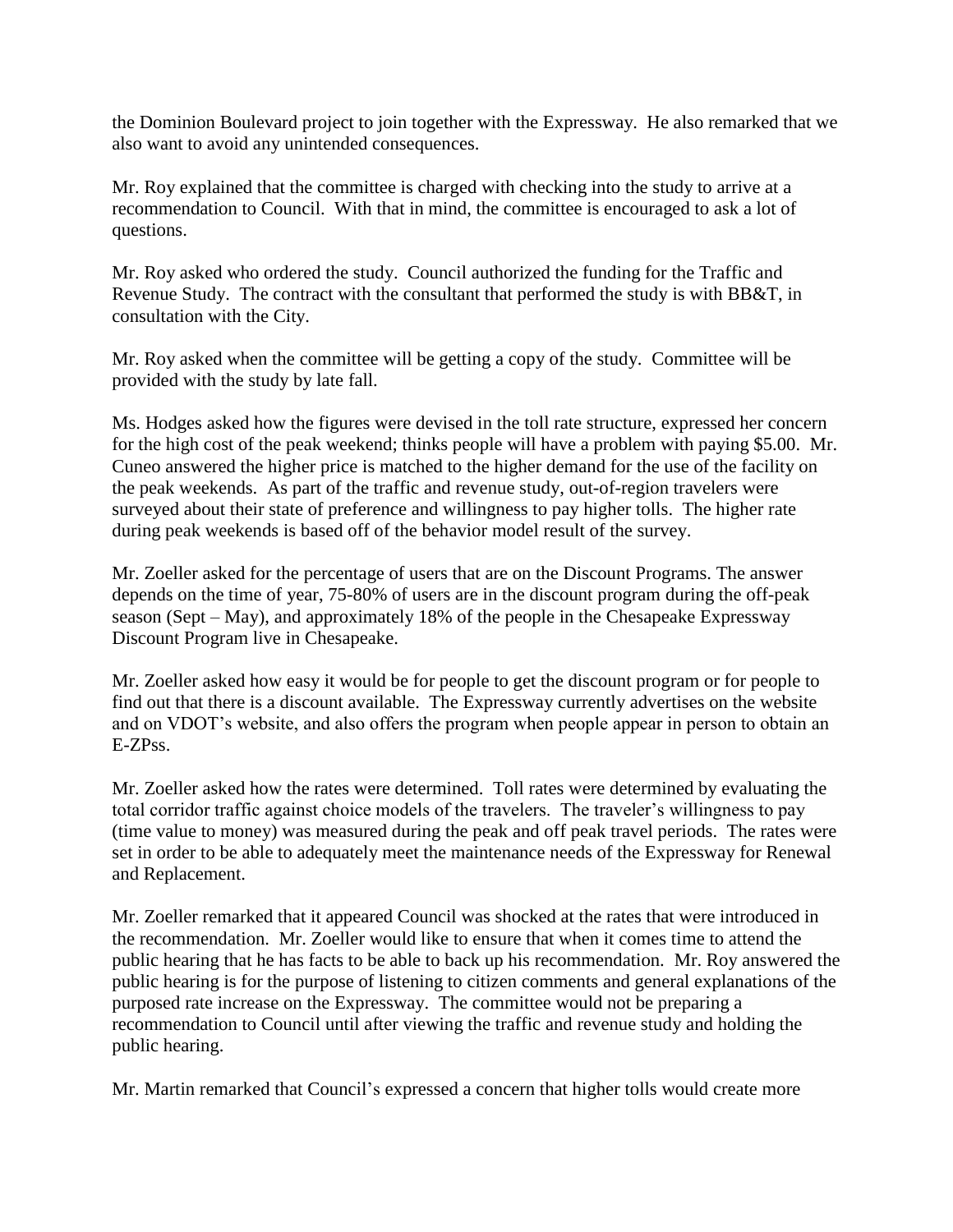truck traffic on Battlefield Blvd. Mr. Martin said staff and committee members would need to look at the percentage of trucks, how much diversion there is going to be. Mr. Zoeller asked about the road maintenance cost to the City for the truck traffic on Battlefield Blvd. Mr. Zoeller suggested to subsidize money received for maintaining Battlefield Blvd and lower the cost for trucks on the Expressway. Council was quoted 95% of trucks use Battlefield instead of the Expressway. Mr. Martin explained that the percentage was too high and more of a perception than a reality. Mr. Roy asked if lowering the tolls for trucks was under consideration. While the original recommendation did not take into account lower tolls for truck traffic, Mr. Martin explained that staff has been asked by Council to report back with further consideration for the trucks. The project team will seek to answer the following types of questions: What is the current truck traffic split between Battlefield Blvd and the Expressway, what is the time/value/money model to truckers, what is the diversion model if the trucks are given a discount, how will revenue be affected, etc. The study will try to demonstrate where the balance is between generating revenue and balancing out the impact to the parallel roadways.

Mr. Roy referred to the possible diversion of the Discount Program users by raising the toll and reducing the discount, asking staff to elaborate on the rate proposed. Other discount programs at toll roads throughout the country were evaluated and the discount offered by the Expressway was found to be one of the most generous. Many of the other programs are commute programs where a discount of 60-70% may be available, but the user must travel the road every day, whereas the Expressway discount benefits the user after three trips. Mr. Davis asked about whether or not the discount users were specifically targeted in the study. Mr. Cuneo answered the Discount Program members were included in the survey.

Mr. Zoeller explained that one of the Council members asked about restricting truck traffic on Battlefield Blvd. Mr. Zoeller expressed that he did not think it would be a good idea. Mr Martin explained the topic has come up before. In terms of legality, restrictions could be placed on Battlefield by pointing to the safety and deterioration of the road that truck traffic impacts. However, the road was recently paved, and there are very little accidents involving trucks on Battlefield to support that argument. Operationally, there is a cost directly associated with running trucks on the roadway that causes deterioration.

Ms. Saunders explained that City staff will prepare a comprehensive response to all of the questions that Council raised during the Work Session and what committee has raised and will provide the report to Council and committee members as soon as each of the items are addressed. The report will involve answers from the City Attorney's Office, Public Works, and the Police Department.

Mr. Zoeller expressed his concern with a time line of only three months, providing a recommendation to Council without the benefit of the study.

Mr. Roy reiterated that the committee focus is to generate as much revenue as possible without creating unwanted consequences.

The committee discussed the potential format of a public hearing and topics that would be presented.